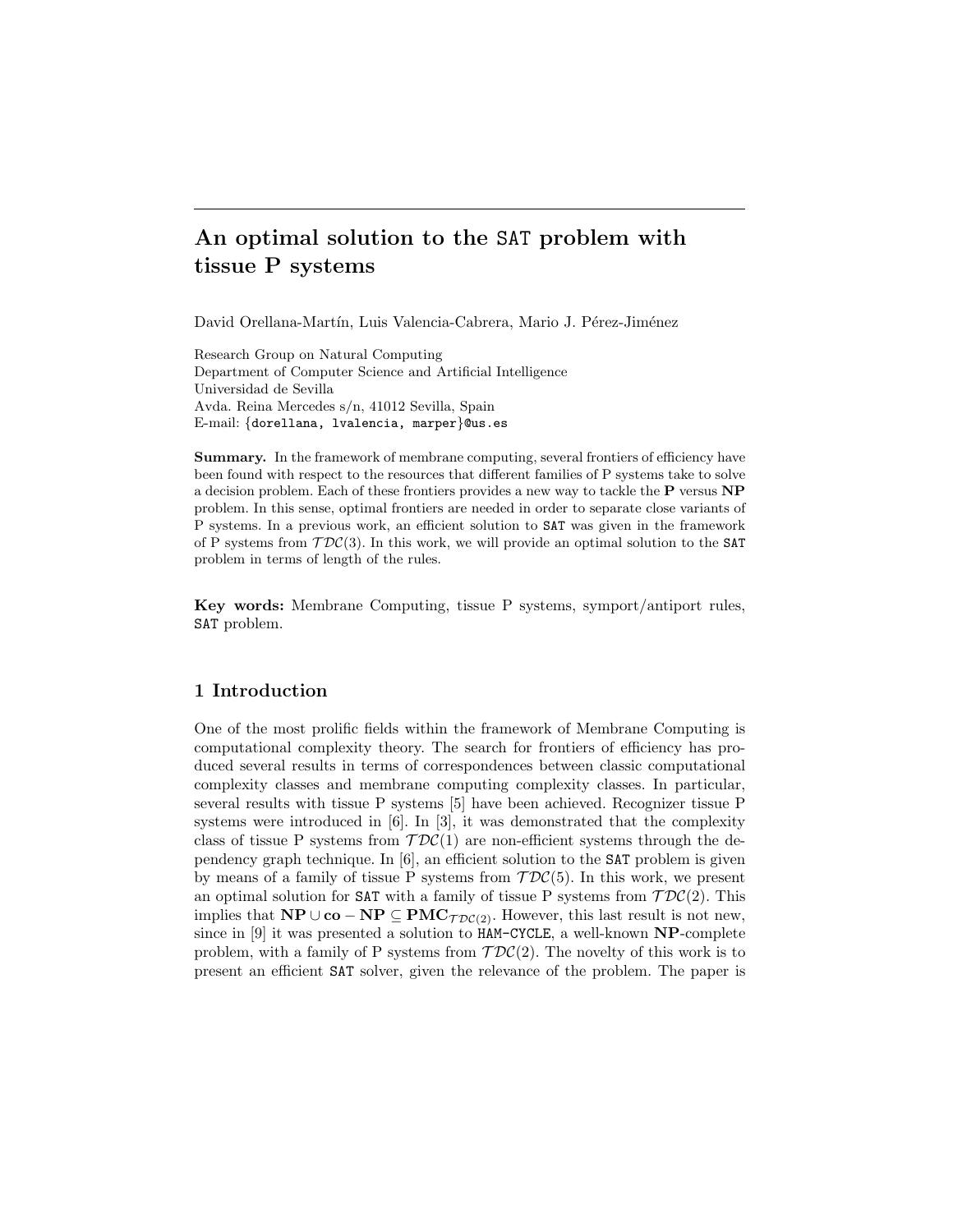organized as follows. In Section 2, some prerequisites about languages and sets are given. The next section is devoted to introduce tissue P systems, and the complexity classes associated to them. In Section 4, an efficient solution to SAT by means of tissue P systems from  $TDC(2)$  is given, and in the next section an overview of the computations is given. Finally, the work finishes with some conclusions.

## 2 Preliminaries

An alphabet  $\Gamma$  is a non-empty set whose elements are called symbols. A string u over Γis an ordered finite sequence of symbols; that is, a mapping from a natural number  $n \in \mathbb{N}$  onto  $\Gamma$  The number nis called the *length* of the string u and it is denoted by |u| The empty string (with length 0) is denoted by  $\lambda$ . The set of all strings over an alphabet  $\Gamma$  is denoted by  $\Gamma^*$ . A language over  $\Gamma$  is a subset of  $\Gamma^*$ .

A multiset over an alphabet  $\Gamma$  is an ordered  $(\Gamma, f)$  where f is a mapping from  $\Gamma$ onto the set of natural numbers N. The *support* of a multiset  $m = (\Gamma, f)$  is defined as  $supp(m) = \{x \in \Gamma \mid f(x) > 0\}$ . A multiset is finite (respectively, empty) if its support is a finite (respectively, empty) set. We denote by  $\emptyset$  the empty multiset. Let  $m_1 = (\Gamma, f_1), m_2 = (\Gamma, f_2)$  be multisets over  $\Gamma$ , then the union of  $m_1$  and  $m_2$ , denoted by  $m_1 + m_2$ , is the multiset  $(\Gamma, g)$  where  $g(x) = f_1(x) + f_2(x)$  for each  $x \in \Gamma$ . The difference of  $m_1$  and  $m_2$ , denoted by  $m_1 \setminus m_2$ , is the multiset  $(\Gamma, g)$ where  $g(x) = f_1(x) - f_2(x)$  for each  $x \in \Gamma$ . We denote by  $M(\Gamma)$  the set of all multisets over  $\Gamma$ .

The Cantor pairing function is used to encode two natural numbers into a single one, and is defined as follows: given  $x, y \in \mathbb{N}, \langle x, y \rangle = \frac{(x+y+1)(x+y)}{2} + y$ 

## 3 Tissue P systems with symport/antiport rules

Definition 1. A recognizer tissue P system with symport/antiport rules and division rules of degree  $q \ge 1$  is a tuple  $\Pi = (\Gamma, \Sigma, \mathcal{E}, \mathcal{M}_1, \ldots, \mathcal{M}_q, \mathcal{R}, i_{in}, i_{out}),$ where:

- 1. Γ, Σ and  $\mathcal E$  are finite alphabets such that  $\Sigma, \mathcal E \subseteq \Gamma$  and  $\Sigma \cap \mathcal E = \emptyset$ .
- 2.  $M_1, \ldots, M_q$  are multisets over  $\Gamma \setminus (\Sigma \cup \mathcal{E})$ .
- 3. R is a set of rules of the following types:
	- (a) Communication rules:  $(i, u/v, j)$ , for  $i, j \in \{0, 1, \ldots, q\}, i \neq j, u, v \in$  $M(\Gamma), |u| + |v| > 0.$
- (b) Division rules:  $[a]_i \rightarrow [b]_i[c]_i$ , for  $i \in \{1, ..., q\}, a, b, c \in \Gamma$ . 4.  $i_{in} \in \{1, ..., q\}$  and  $i_{out} = env$ .

A recognizer tissue P system with symport/antiport rules and division rules  $\Pi = (\Gamma, \Sigma, \mathcal{E}, \mathcal{M}_1, \ldots, \mathcal{M}_q, \mathcal{R}, i_{in}, i_{out})$  of degree  $q \geq 1$  can be viewed as a se of q cells, labelled by  $1, \ldots, q$  with an environment labelled by 0 such that: (a)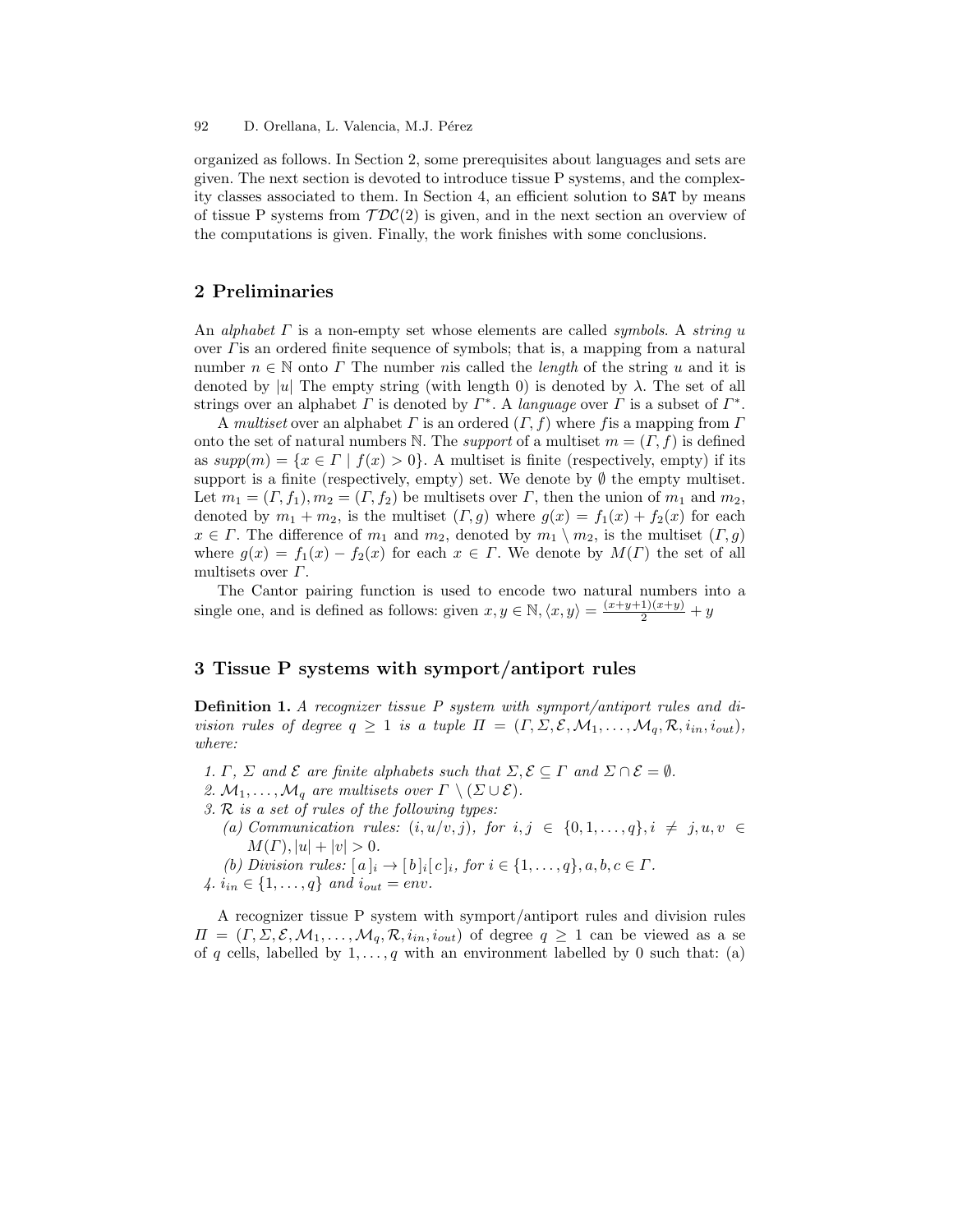$\mathcal{M}_1, \ldots, \mathcal{M}_q$  are the multisets of objects initially placed in the q cells of the system; (b)  $\mathcal E$  is the set of objects located initially placed in the environment of the system, all of them appearing in an arbitrary number of copies; and (c)  $i_{in} \in \{1, \ldots, q\}, i_{out} = env$  represent distinguished cells where objects of the instance are introduced and which will encode the output of the system, respectively.

When applying a rule  $(i, u/v, j)$ , the objects of the multiset represented by u are sent from region  $i$  to region  $j$  and, simultaneously, the objects of multiset  $v$  are sent from region j to region i. The length of the communication rule  $(i, u/v, j)$  is defined as  $|u| + |v|$ , that is, the total number of objects which appear in the rule.

A communication rule  $(i, u/v, j)$  is called a symport rule if  $u = \lambda$  or  $v = \lambda$ . symport rule  $(i, u/\lambda; j)$ , with  $i \neq 0, j \neq 0$  provides a virtual arc from cell i to cell j. A communication rule  $(i, u/v, j)$  is called an antiport rule if  $u \neq \lambda$  and  $v \neq \lambda$ . An antiport rule  $(i, u/v, j)$ , with  $i \neq 0, j \neq 0$ , provides two arcs: one from cell i to cell j and another one from cell j to cell i. Thus, every tissue P systems has an underlying directed graph whose nodes are the cells of the system and the arcs are obtained from communication rules. In this context, the environment can be considered as a virtual node of the graph such that their connections are defined by communication rules of the form  $(i, u/v, j)$ , with  $i = 0$  or  $j = 0$ .

When applying a division rule  $[a]_i \to [b]_i[c]_i$ , cell i is duplicated into two new cells with the same label. Object  $a$  dissapears and an object  $b$  is created in the first new cell and an object  $c$  is created in the second new cell. The rest of the objects within the cell  $i$  are duplicated in the two new cells.

The rules of a system like the one above are used in a non-deterministic maximally parallel manner as it is customary in Membrane Computing. At each step, all communication rules which can be applied will be applied in a maximally parallel way (at each step we apply a multiset of rules which is maximal, no further applicable rule can be added). Only a single division rule can be applied to each cell. If a division rule is applied to a cell, we say that this cell is is "blocked", and no communication rules can be applied to that cell in that computational step.

An instantaneous description or a configuration at any instant of a tissue P system is described by all multisets of objects over  $\Gamma$  associated with all the cells present in the system, and the multiset of objects over  $\Gamma \setminus \mathcal{E}$  associated with the environment at that moment. Bearing in mind that the objects from  $\mathcal E$ have infinite copies in the environment, they are not properly changed along the computation. The initial configuration is  $(\mathcal{M}_1, \ldots, \mathcal{M}_q; \emptyset)$ . A configuration is a halting configuration if no rule of the system is applicable to it.

Let us fix a tissue P system with symport/antiport rules  $\Pi$ . We say that configuration  $C_i$  yields configuration  $C_{i+1}$  in one transition step, denoted  $C_i \Rightarrow_{\Pi} C_{i+1}$ , if we can pass from  $C_i$  to  $C_{i+1}$  by applying the rules from R following the previous remarks. A computation of  $\Pi$  is a (finite or infinite) sequence of configurations such that: (a) the first term of the sequence is an initial configuration of the system; (b) each non-initial configuration of the sequence is obtained from the previous configuration by applying the rules of the system in a maximally parallel manner with the restrictions previously mentioned; and (c) if the sequence is finite (called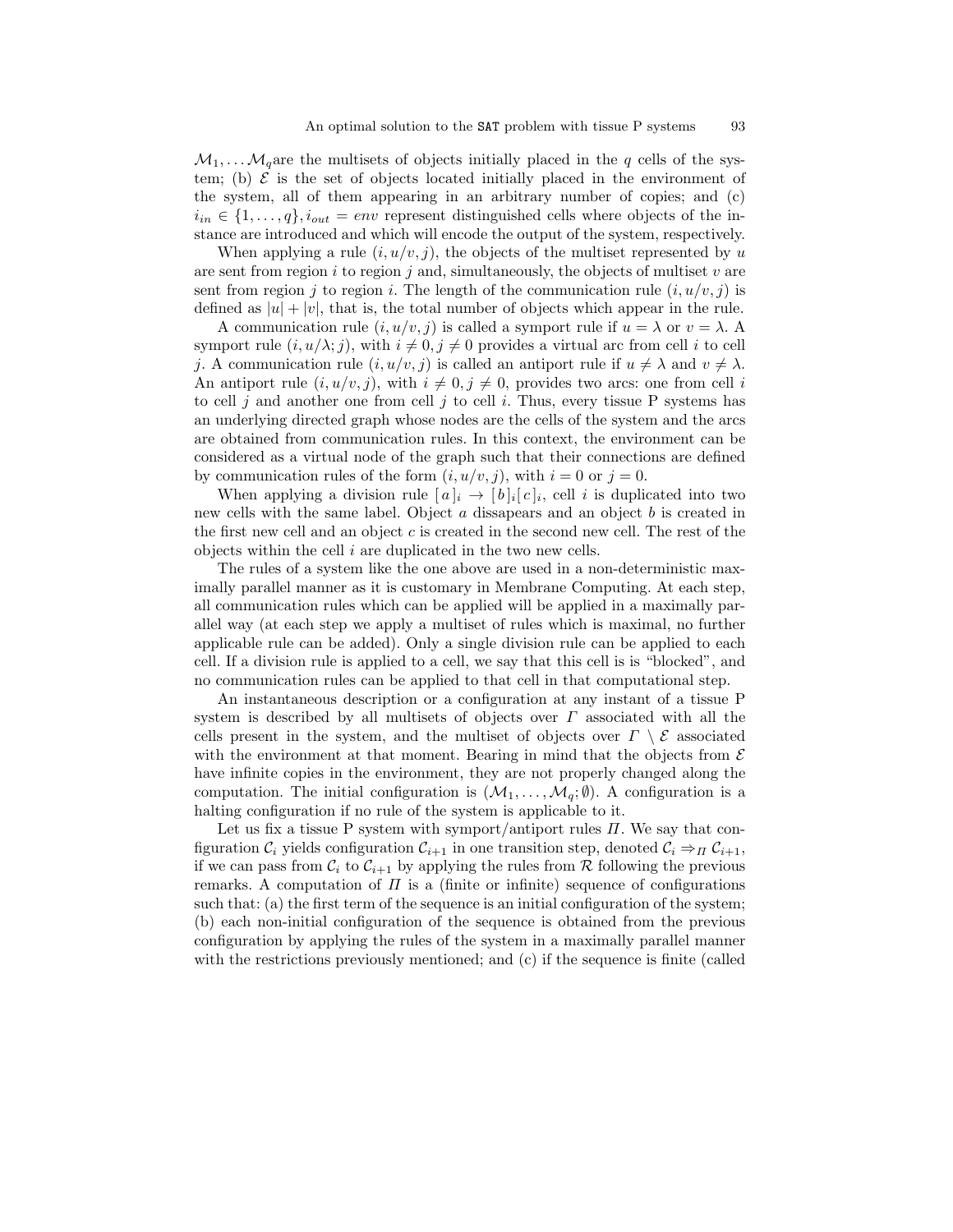94 D. Orellana, L. Valencia, M.J. Pérez

halting computation), then the last term of the sequence is a halting configuration. All computations start from an initial configuration and proceed as stated above;only halting computations give a result, which is encoded by the objects present in the environment in the halting configuration. Given that they are recognizer P systems, all computations halt and return the same output. We denote a recognizer membrane system  $\Pi$  with the input multiset  $m$  in the input region as  $\Pi + m$ .

#### 3.1 Complexity classes associated to tissue P systems

Let  $\mathcal R$  be a class of recognizer membrane systems. We say that  $\mathbf{PMC}_{\mathcal R}$  is the class of problems solvable efficiently in a uniform way by means of a family of recognizer membrane systems from  $R$ . The class of recognizer tissue P systems with symport/antiport rules with length at most  $k$  and division rules is denoted by  $\mathcal{TDC}(k), k \geq 1$ . For more information about computational complexity theory in the framework of membrane computing, we refer the reader to [7, 8].

# 4 A solution to SAT in  $\mathcal{TDC}(2)$

In this section, an efficient solution to the SAT problem by means of a family of P systems will cell division and symport/antiport rules of length at most 2 is presented.

For each pair of natural numbers  $n, p \in \mathbb{N}$ , we will consider the recognizer tissue P system with cell division and symport/antiport rules

$$
\Pi(\langle n,p \rangle) = (\Gamma, \mathcal{E}, \Sigma, \mathcal{M}_1, \dots, \mathcal{M}_{np+3}, \mathcal{R}, i_{in}, i_{out})
$$

of degree  $np + 3$  defined as follows:

$$
\Gamma = \Sigma \cup \mathcal{E} \cup \{\text{yes, no, } \alpha, \beta_0, \gamma_0\} \cup \{c_j \mid 1 \le k \le p\} \cup
$$
\n(a)\n
$$
\{ \alpha_k \mid 0 \le k \le np - 1 \} \cup \{ a_{i,j} \mid 1 \le i \le n, 1 \le j \le p \} \cup
$$
\n
$$
\{ T_{i,j}, F_{i,j} \mid 1 \le i \le n, 1 \le j \le p \} \cup
$$
\n
$$
\{ x_{i,j,k}, \overline{x}_{i,j,k} \mid 1 \le i \le n, 1 \le j \le p, 0 \le k \le np \}
$$
\n(b)\n
$$
\mathcal{E} = \{ \alpha_k \mid np \le k \le 2np + 2 \} \cup \{ \beta_k \mid 1 \le k \le 2np + 4 \} \cup
$$
\n
$$
\{ \gamma_k \mid 1 \le k \le 2np + 5 \} \cup \{ x_{i,j,k}, \overline{x}_{i,j,k} \mid 1 \le i \le n, 1 \le j \le p, np + 1 \le k \le 2np \}
$$
\n(c)\n
$$
\Sigma = \{ x_{i,j,0}, \overline{x}_{i,j,0} \mid 1 \le i \le n, 1 \le j \le p \}
$$
\n(d)\n
$$
\mathcal{M}_i = \emptyset \text{ for } 1 \le i \le np, \mathcal{M}_{np+1} = \{ \text{yes, no, } \beta_0, \gamma_0 \}, \mathcal{M}_{np+2} = \{ a_{i,j} \mid 1 \le i \le n, 1 \le j \le p \} \cup \{ c_j \mid 1 \le j \le p \} \cup \{ \alpha \}, \mathcal{M}_{np+3} = \{ \alpha_0 \}.
$$
\n(e)\nThe set of rules  $\mathcal{R}$  is the following:

1. Rules to generate p copies of the  $2^n$  true possible truth assignments. For this,  $2^{np}$  partial truth assignments will be generated.  $[a_{i,j}]_{np+2} \rightarrow [T_{i,j}]_{np+2}[F_{i,j}]_{np+2}$  $(np+2, T_{i,j}F_{i,j'}, / \lambda, env)$  $\left\{\n \begin{array}{l}\n \text{for } 1 \leq i \leq n, 1 \leq j, j' \leq p\n \end{array}\n\right\}$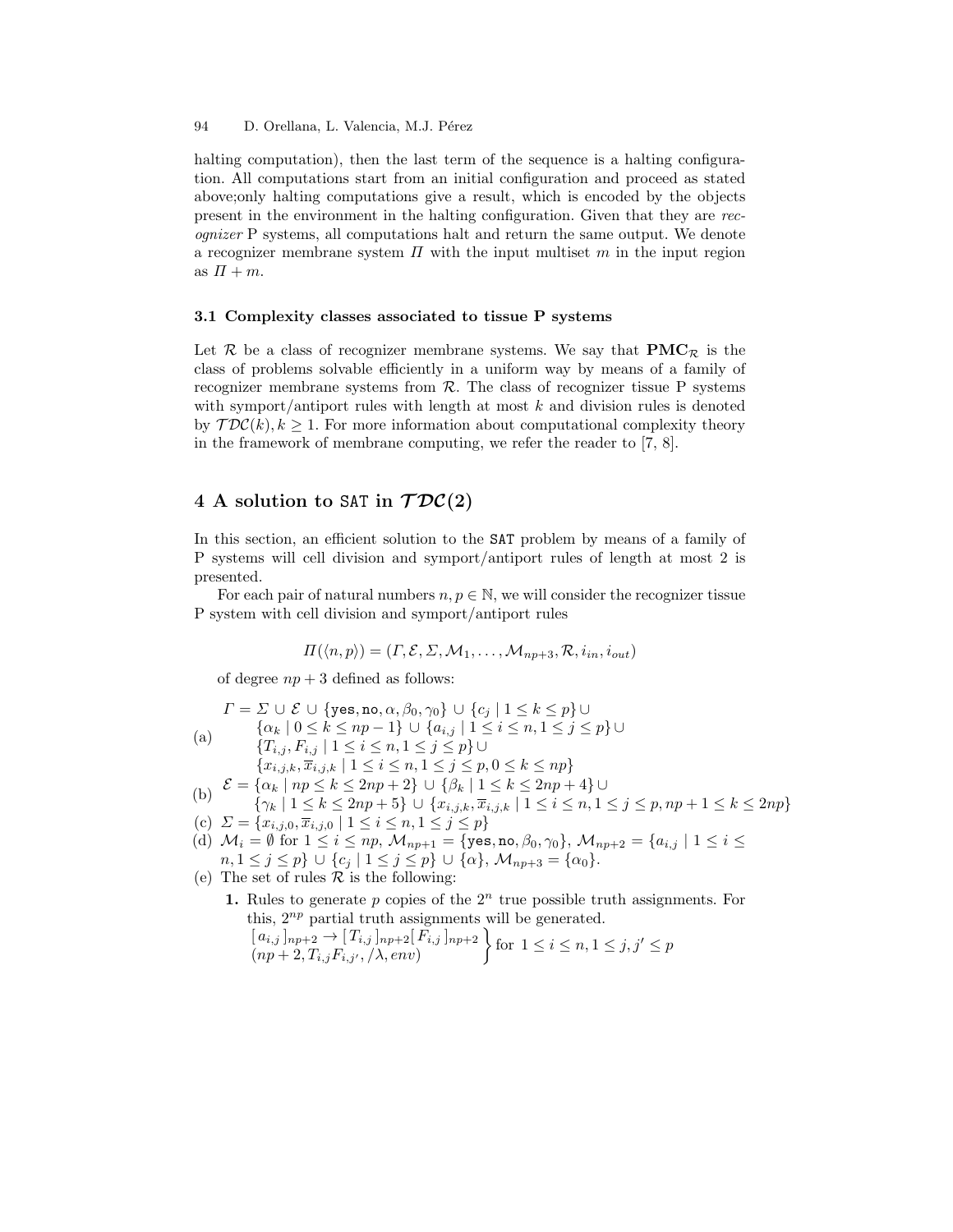**2.** Rules to generate  $2^{np}$  copies of  $cod(\varphi)$ .

$$
(np + 1, x_{i,j,0}/\lambda, i + n \cdot (j - 1))
$$
  
\n
$$
(np + 1, \overline{x}_{i,j,0}/\lambda, i + n \cdot (j - 1))
$$
  
\nfor  $1 \leq j \leq p$   
\n
$$
[x_{i,j,k}]_{i+n \cdot (j-1)} \to [x_{i,j,k+1}]_{i+n \cdot (j-1)} [x_{i,j,k+1}]_{i+n \cdot (j-1)}
$$
  
\n
$$
[x_{i,j,k}]_{i+n \cdot (j-1)} \to [\overline{x}_{i,j,k+1}]_{i+n \cdot (j-1)} [\overline{x}_{i,j,k+1}]_{i+n \cdot (j-1)} \}
$$
  
\nfor  $1 \leq j \leq p$ ,  
\n
$$
(i + n \cdot (j - 1), x_{i,j,k}/x_{i,j,k+1}, env)
$$
  
\nfor  $1 \leq j \leq p$ ,  
\n
$$
(i + n \cdot (j - 1), \overline{x}_{i,j,k}/\overline{x}_{i,j,k+1}, env)
$$
  
\nfor  $1 \leq j \leq p$ ,  
\n
$$
np \leq k \leq 2np - 1
$$

- 3. Rules to check which clauses are satisfied by the truth assignment
	- $(np+2, T_{i,j}/x_{i,j,2np}, i+n\cdot (j-1))$   $\}$  for  $1 \leq i \leq n$ ,<br>  $(np+2, F_{i,j}/\overline{x}_{i,j,2np}, i+n\cdot (j-1))$   $\}$  for  $1 \leq j \leq p$  $(np+2, c_jx_{i,j,2np}/\lambda, env)$  $(np+2, c_j\overline{x}_{i,j,2np}/\lambda, env)$  $\left\{ \begin{array}{c} f \text{or} \ \ 1 \leq i \leq n, 1 \leq j \leq p \end{array} \right.$  $\left[ \alpha_k \right]_{np+3} \to \left[ \alpha_{k+1} \right]_{np+3} \left[ \alpha_{k+1} \right]_{np+3} \; for \; 0 \leq k \leq np-1$  $(np+3, \alpha_{np+k}/\alpha_{np+k+1}, env)$  for  $0 \leq k \leq np+1$  $(np + 1, \beta_k/\beta_{k+1}, env)$  for  $0 \le k \le 2np + 3$  $(np+1, \gamma_k/\gamma_{k+1}, env)$  for  $0 \leq k \leq 2np+4$  $(np+2, \alpha/\alpha_{2np+2}, np+3)$  $(np+2, \alpha_{2np+2}c_j/\lambda, env)$  for  $1 \leq j \leq p$
- 4. Rules to return a negative answer  $(np+1, \beta_{2np+4}, \gamma_{2np+5}/\lambda, np+3)$  $(np+1, no/\beta_{2np+4}, np+3)$  $(np+3, \text{no}/\lambda, env)$
- 5. Rules to return a positive answer  $(np+1, \beta_{2np+4}/\alpha_{2np+2}, np+2)$  $(np+1, \alpha_{2np+2}$ yes $(\lambda, env)$
- (f)  $i_{in} = np + 1$  and  $i_{out} = env$

# 5 An overview of the computations

In this section, we will explain a brief overview of the computations.

Let  $\varphi$  be a propositional logic formula in conjunctive normal form, where  $Var(\varphi) = \{x_1, \ldots, x_n\}.$  Then,  $\varphi$  is of the form  $\varphi = C_1 \wedge \ldots \wedge C_p$ , where  $C_j$ is a clause such that  $C_j = l_{1,j} \vee \ldots l_{p_j,j}, l_{i,j} \in \{x_i, \neg x_i\}$ . The pair  $(cod, s)$  for this family is  $cod(\varphi) = \{x_{i,j} \mid x_i \in C_j\} \cup \{\overline{x}_{i,j} \mid \neg x_i \in C_j\}$ , and  $s = \langle n, p \rangle$ .

For that, let us remember that the input is an instance of the SAT problem. Let  $\varphi$  the input formula with n variables and p clauses. The tissue P system that will give the answer to the instance is  $\Pi(\langle n, p \rangle) + cod(\varphi)$ .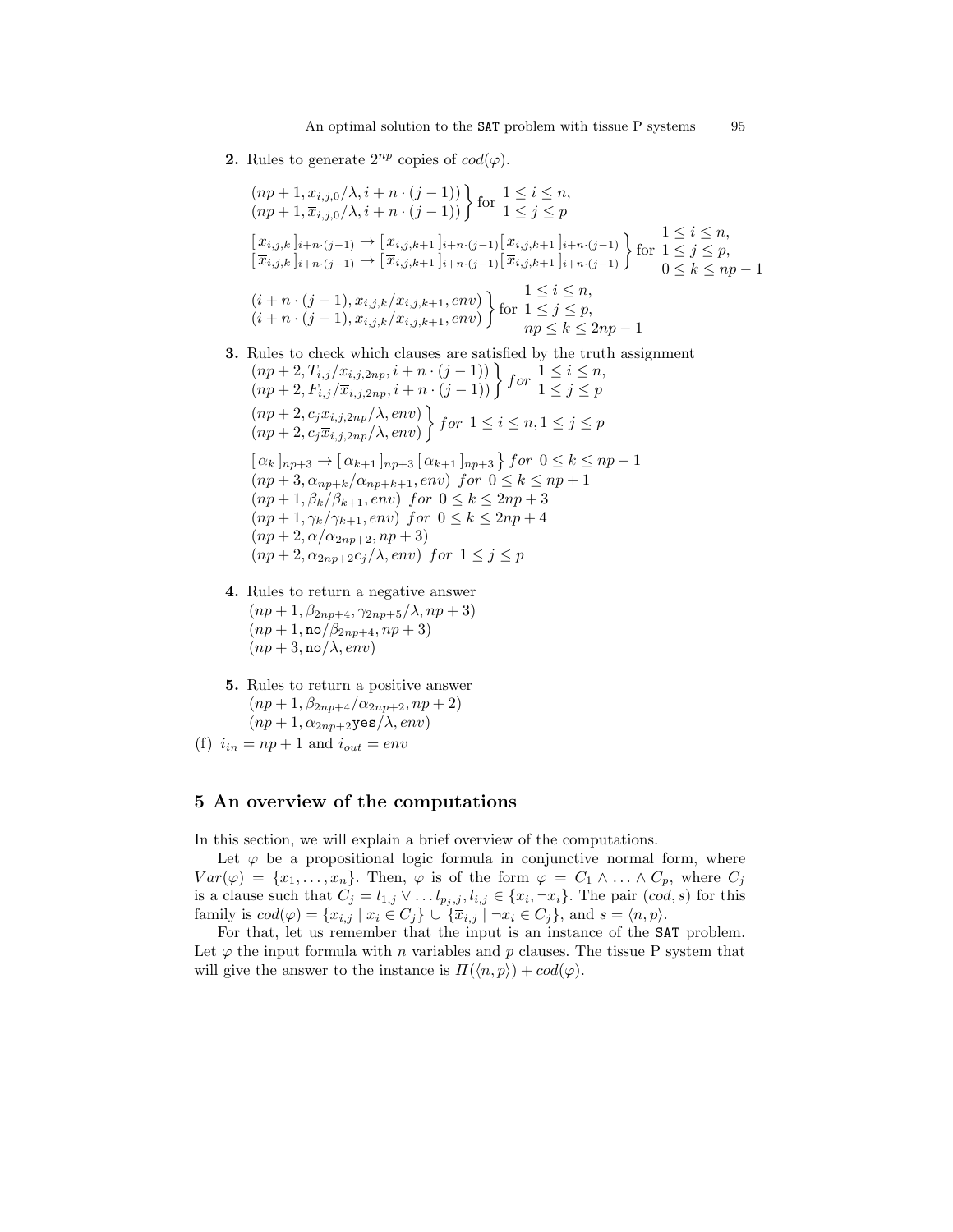96 D. Orellana, L. Valencia, M.J. Pérez

#### 5.1 Generation stage

The first 2np steps will be devoted to generate both the  $2^n$  possible truth assignments. For this, rules from 1 and 2 are used. On the one hand, With rules from 1,  $2^{np}$  cells with label  $np + 2$  with different truth assignments. The second rule is fired in order to remove incompatible truth assignments in the following sense: if two different assignments are given to the same variable, then the corresponding objects are sent to the environment. In this way, the incompatible assignments are removed and the remaining objects will be equivalent to a valid truth assignment.

On the other hand, rules from 2 will create  $2^{np}$  copies of each object from  $cod(\varphi)$ . Being  $l_{i,i,0} \in cod(\varphi)$ , at the end of the stage, there will be  $2^{np}$  cells  $i + n \cdot$  $(j-1)$   $(1 \leq i \leq n, 1 \leq j \leq p)$  with an object  $l_{i,j,2np}$  in the corresponding cell.

Besides these rules,  $2^{np}$  cells with label  $np+3$  with an object  $\alpha_{2np+2}$  will be generated with rules from 3. This stage will take  $2np$  steps.

#### 5.2 First checking stage

In this stage, clauses validated by the truth assignments are going to be analyzed. For this, rules from 3 are used. In particular, in the first step of the stage objects  $T_{i,j}$  and  $F_{i,j}$  are interchanged with objects  $x_{i,j,2np}$  and  $\overline{x}_{i,j,2np}$ , respectively. Then, objects  $x_{i,j,2np}$  and  $\overline{x}_{i,j,2np}$  will represent that the literal  $l_i$  makes true clause  $C_j$ . Then, if an object  $x_{i,j,2np}$  or  $\overline{x}_{i,j,2np}$  exists in a cell labelled by  $np+2$ , it will "remove" the corresponding object  $c_j$ , sending it to the environment. When the stage is over, cells labelled by  $np + 2$  will contain only the objects  $c_j$  such that the clause  $C_i$  has not been satisfied by the corresponding truth assignment. This stage takes 2 steps.

#### 5.3 Second checking stage

The satisfiability of the input formula  $\varphi$  will be analyzed in this stage. Last two rules from 3 will be used. In the first step, object  $\alpha$  from cells labelled by  $np + 2$ will be interchanged with object  $\alpha_{2np+2}$  from cells labelled by  $np + 3$ . Object  $\alpha_{2np+2}$  in cells labelled by  $np+3$  is a mark to know if there are remaining objects  $c_j$ . With the last rule, any remaining object  $c_j$  will "remove" object  $\alpha_{2np+2}$  from the corresponding cell  $np + 2$ . Therefore, if a truth assignment does not satisfy the whole formula  $\varphi$ , object  $\alpha_{2np+2}$  will not be present in the corresponding cell  $np + 2$ . This stage takes 2 steps.

#### 5.4 Output stage

The output stage starts at the  $2np+5$  step, and takes 4 steps in the negative case and 2 steps in the affirmative case.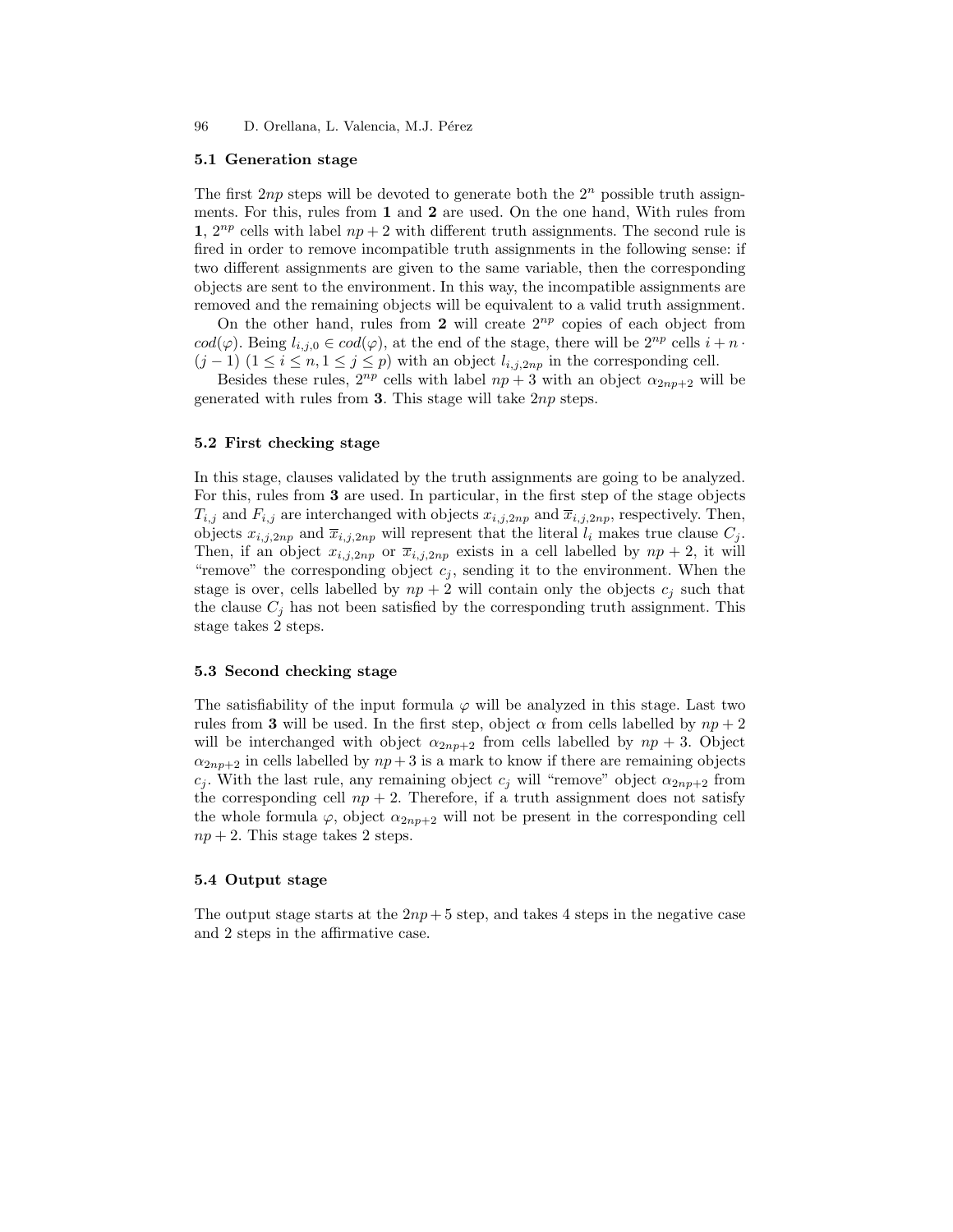- Affirmative answer: In this case, there will exist a cell labelled by  $np+2$  that will have an object  $\alpha_{2np+2}$ , as it represents a truth assignment that makes true the input formula  $\varphi$ . With the application of the first rule from 5, it will be interchanged by the object  $\beta_{2np+4}$  from cell  $np+1$ . At the same time, object  $\gamma_{2np+5}$  will go inside cell labelled by 1. Since object  $\beta_{2np+4}$  has been moved from cell  $np + 2$ , they will not interact with each other. In the next step, as object  $\alpha_{2np+2}$  is present in the cell  $np+1$ , it will send object yes to the environment. Then, the computation ends.
- *Negative answer*: In this case, all objects  $\alpha_{2np+2}$  will be in the environment, as there is no truth assignment such that it makes true all clauses from  $\varphi$ . Therefore, in the previous stage there was at least one object  $c_i$  in each cell labelled by  $np+2$  and it will send object  $\alpha_{2np+2}$  to the environment. In the first step of this stage, object  $\gamma_{2np+5}$  will go into cell labelled by  $np+1$ . In the next step, objects  $\beta_{2np+4}$  and  $\gamma_{2np+5}$  will interact and be sent to a cell labelled by  $np+3$ . Following that, object no will be interchanged with the object  $\beta_{2nn+4}$ , and then object no will be sent to the environment. The computation stops here.

#### Theorem 1. SAT  $\in \text{PMC}_{\mathcal{TDC}(2)}$

Proof. The family of P systems previously constructed verifies the following:

- Every system of the family  $\Pi$  is a recognizer P system from  $\mathcal{TDC}(2)$ .
- The family Π is polynomially uniform by Turing machines because for each  $n, p \in \mathbb{N}$ , the rules of  $\Pi(\langle n, p \rangle)$  of the family are recursively defined from  $n, p \in \mathbb{N}$ , and the amount of resources needed to build an element of the family is of a polynomial order in  $n$  and  $p$ , as shown below:
	- Size of the alphabet:  $4n^2p^2 + 10np + p + 17 \in \Theta(n^2p^2)$ .
	- Initial number of cells:  $np + 3 \in \Theta(np)$ .
	- Initial number of objects in cells:  $np + p + 6 \in \Theta(np)$ .
	- Number of rules:  $2n^2p^2 + np^2 + 11np + p + 7 \in \Theta(n^2p^2)$ .
	- Maximal number of objects involved in any rule:  $2 \in \Theta(1)$ .
- The pair  $(cod, s)$  of polynomial-time computable functions defined fulfills the following: for each input formula  $\varphi$  of SAT problem,  $s(\varphi)$  is a natural number,  $cod(\varphi)$  is an input multiset for the system  $\Pi(s(\varphi))$ , and for each  $n \in \mathbb{N}$ ,  $s^{-1}(n)$ is a finite set.
- The family  $\Pi$  is polynomially bounded: indeed, for each input formula  $\varphi$  of **SAT** problem, the deterministic P system  $\Pi(s(\varphi)) + cod(\varphi)$  takes exactly  $np+7$ steps, being n the number of variables in  $\varphi$  and p its number of clauses.
- The family  $\Pi$  is sound with regard to  $(X, cod, s)$ : for each formula  $\varphi$ , if the computation of  $\Pi(s(\varphi)) + cod(\varphi)$  is an accepting computation, then  $\varphi$  is satisfiable.
- The family  $\Pi$  is complete with regard to  $(X, cod, s)$ : for each input formula  $\varphi$ such that it is satisfiable, the computation of  $\Pi(s(\varphi)) + cod(\varphi)$  is an accepting computation.

Corollary 1. NP  $\cup$  co – NP  $\subseteq$  PMC $_{\mathcal{TDC}(2)}$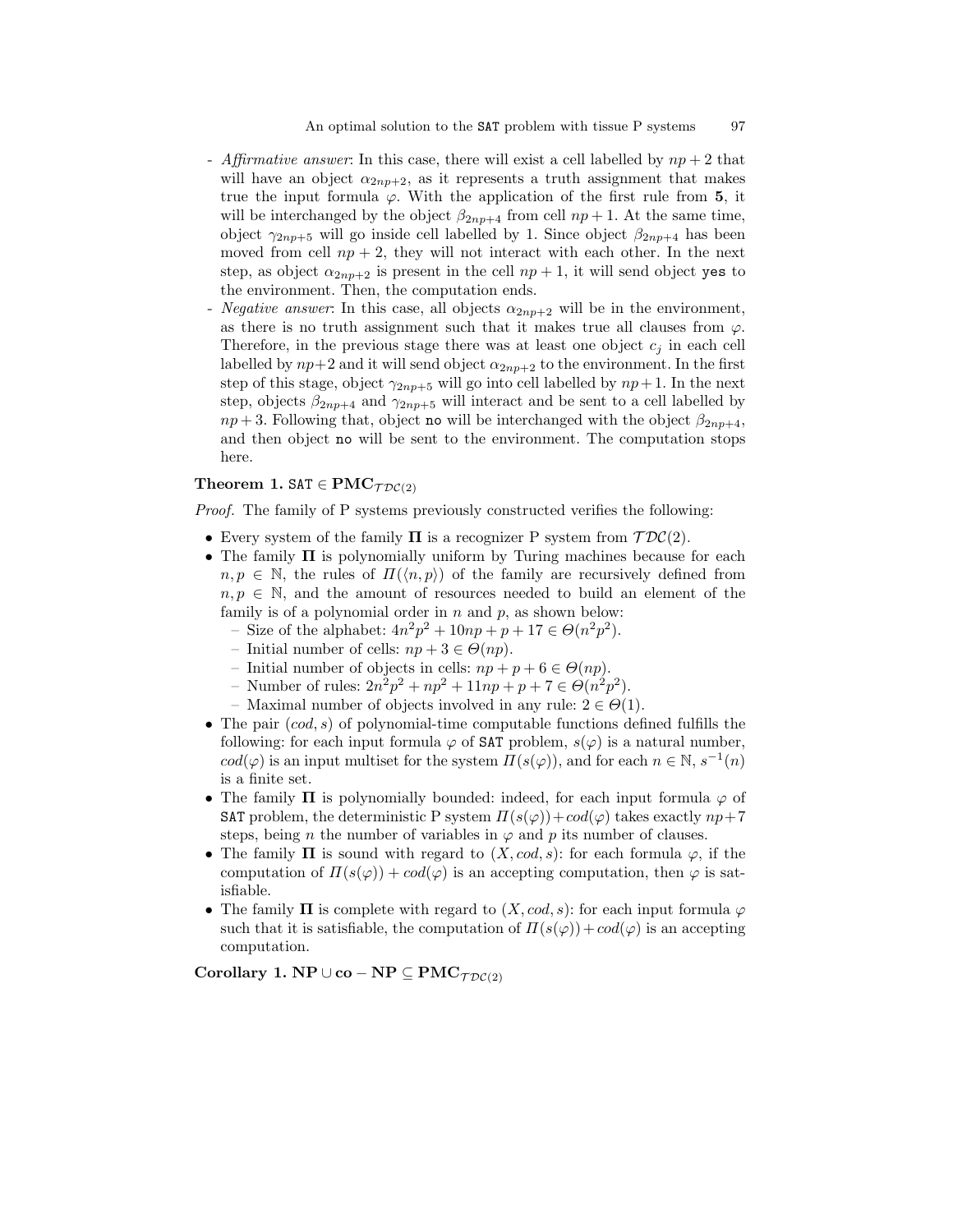98 D. Orellana, L. Valencia, M.J. Pérez

### 6 Conclusions

In the framework of membrane computing, as mentioned above, we search for frontiers of efficiency as new ways to attack the  $P$  versus  $NP$  problem. For that, it is necessary to have both results of non-efficient classes and efficient classes of membrane systems. The thinner the frontier, the easier would be to try to adapt an efficient solution from the efficient model to the non-efficient model.

The SAT problem is the best-known NP-complete problem, since it was the first problem to be demonstrated to be  $NP$ -complete [1, 4], and therefore is one of the most studied problems to solve the conjecture. SAT solvers are systems implemented to give an answer to an input SAT instance [2]. Implementations on high-performance computing platforms could be useful to simulate this solution since it could provide a good alternative to current industrial SAT solvers. More precisely, this solution only requires of 2 objects at most in communication rules, that could be an advantage in the implementation. As future work we will continue studying the efficiency of different variants of recognizer membrane systems.

## Acknowledgements

This work was supported in part by the research project TIN2017-89842-P, cofinanced by Ministerio de Economía, Industria y Competitividad (MINECO) of Spain, through the Agencia Estatal de Investigación (AEI), and by Fondo Europeo de Desarrollo Regional (FEDER) of the European Union.

## References

- 1. S. Cook. The complexity of theorem proving procedures. Proceedings of the Third Annual ACM Symposium on Theory of Computing, 1971, pp. 151–158. (doi:10.1145/800157.805047).
- 2. C.P. Gomes, H.A. Kautz, A. Sabharwal, B. Selman. Satisfiability Solvers. Handbook of Knowledge Representation (2008).
- 3. R. Gutiérrez-Escudero, M.J. Pérez-Jiménez, M. Rius-Font. Characterizing tractability by tissue-like P systems. Membrane Computing, 10th International Workshop, WMC 2009, Curtea de Arges, Romania, August 24-27, 2009, Revised Selected and Invited Papers. Lecture Notes in Computer Science, 5957 (2010), 289-300 (doi:10.1007/978-3-642-11467-0 21) A preliminary version in Gh. Paun, M.J. Pérez-Jiménez, A. Riscos (eds.) Proceedings of the Tenth Workshop on Membrane Computing, Curtea de Arges (Romania), August 24-27, 2009, pp. 269-281.
- 4. R.M. Karp. Reducibility Among Combinatorial Problems. In R.E. Miller; J.W. Thatcher (eds.) Complexity of Computer Computations (1972). New York: Plenum. pp. 85-103. ISBN 0-306-30707-3.
- 5. C. Martín-Vide, J. Pazos, Gh. Păun, A. Rodríguez Patón. A new class of symbolic abstract neural nets: tissue P systems. Lecture Notes in Computer Science, 2387 (2002), pp. 290-299